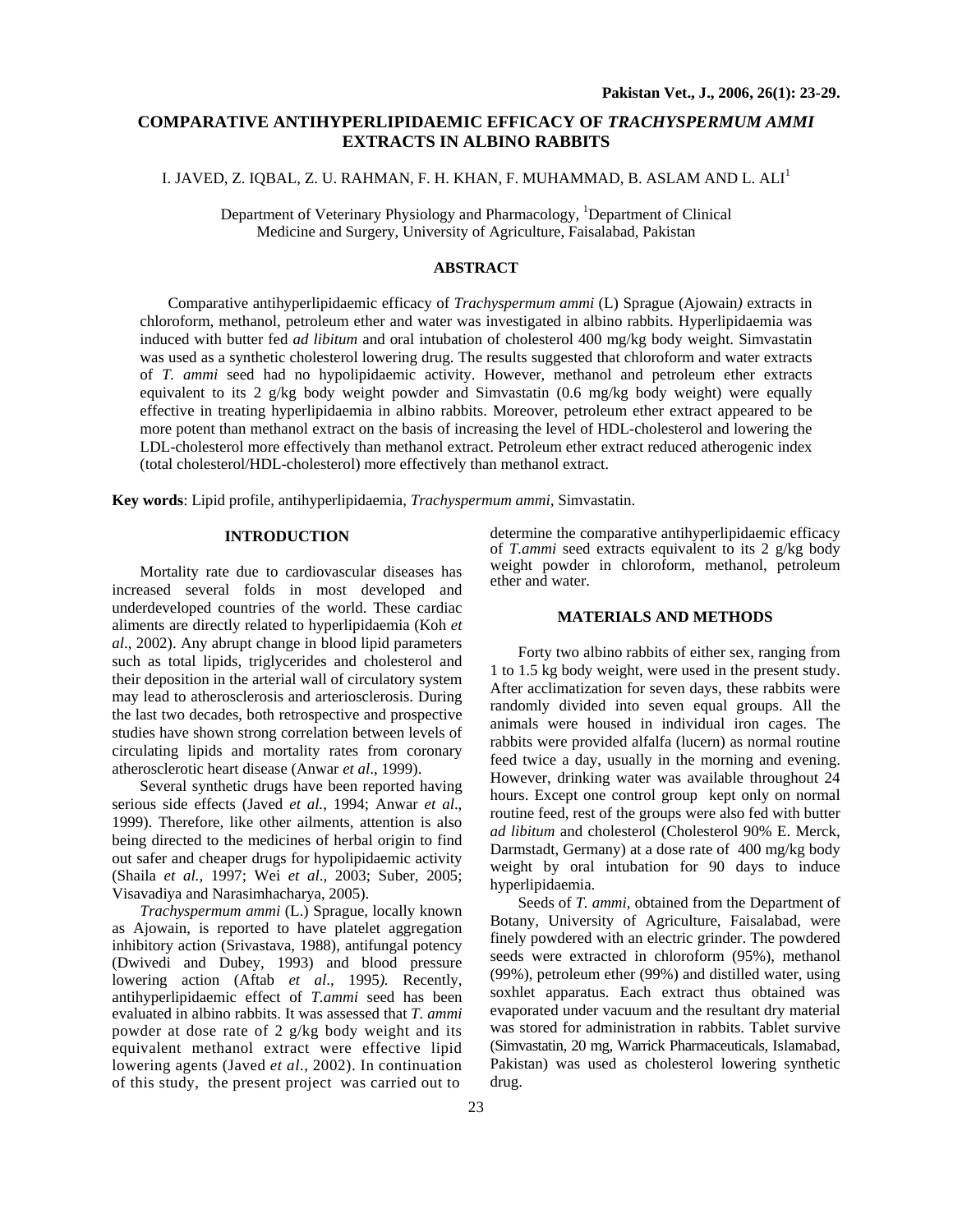The drugs were intubated orally with ball tipped intubation tube to individual experimental rabbits, in the morning at least one hour before the normal routine feeding. The feeding and drug administration schedule have been presented in Table 1.

powder against lipid profile parameters has been shown in Tables 2-6. It can be seen that in case of chloroform and water extracts, lipid profile parameter values seen at post cholesterol feeding day 90 did not significantly change (P>0.05) at post treatment days 105, 120 and

**Table 1: Feeding and drugs administration schedule in rabbits during the experimental period** 

| <b>Experimental groups</b> | <b>Treatments</b>                                                                       |
|----------------------------|-----------------------------------------------------------------------------------------|
| Untreated control on       | Normal routine feed 0 to 135 days $+$ 5 ml distilled water                              |
| normal routine feed        |                                                                                         |
| Untreated control on       | Normal routine feed + butter <i>ad libitum</i> + cholesterol 400 mg/kg body weight in 5 |
| butter and cholesterol     | ml coconut oil 0 to 90 days, normal routine feed 91 to 135 days                         |
| Treated control on Tablet  | Normal routine feed + butter <i>ad libitum</i> + cholesterol 400 mg/kg body weight in 5 |
| Survive                    | ml coconut oil 0 to 90 days, normal routine feed $+$ Tablets Survive 91 to 135 days     |
| Chloroform extract of      | Normal routine feed + butter <i>ad libitum</i> + cholesterol 400 mg/kg body weight in 5 |
| Trachyspermum ammi         | ml coconut oil 0 to 90 days, normal routine feed $+$ chloroform extract equivalent      |
|                            | to 2g/kg seed powder 91 to 135 days                                                     |
| Methanol extract of        | Normal routine feed + butter <i>ad libitum</i> + cholesterol 400 mg/kg body weight in 5 |
| Trachyspermum ammi         | ml coconut oil $0$ to $90$ days, normal routine feed + methanol extract equivalent to   |
|                            | $2g/kg$ seed powder 91 to 135 days                                                      |
| Petroleum ether extract of | Normal routine feed + butter <i>ad libitum</i> + cholesterol 400 mg/kg body weight in 5 |
| Trachyspermum ammi         | ml coconut oil 0 to 90 days, normal routine feed $+$ petroleum ether extract            |
|                            | equivalent to 2g/kg seed powder 91 to 135 days                                          |
| Water extract of           | Normal routine feed + butter <i>ad libitum</i> + cholesterol 400 mg/kg body weight in 5 |
| Trachyspermum ammi         | ml coconut oil 0 to 90 days, normal routine feed $+$ water extract equivalent to        |
|                            | 2g/kg seed powder 91 to 135 days                                                        |

From 0-135 days, in individual animals of each group, jugular blood samples were taken at. 0, 30, 60, 90, 105, 120 and 135 days. The serum was separated and stored at -4ºC till analysis. Serum lipid profile parameters of individual animals were determined with reagent kits (Randox, Randox laboratories, UK). Lipid profile parameters included total lipids, triglycerides, total cholesterol, high-density lipoprotein cholesterol (HDL-cholesterol) and low-density lipoprotein cholesterol (LDL-cholesterol). Student's t-test was used to compare mean values of individual groups with the control group.

### **RESULTS AND DISCUSSION**

Hyperlipidaemia produced as a result of 90 days feeding butter *ad libtum* and cholesterol 400 mg/kg body weight along with the normal routine feed is given in Fig. 1. It shows that there were about 2.5 to 7 times increase in lipid profile parameters at day 90 than their respective values at day 0, except HDL-cholesterol which showed 1 to 1.5 fold decrease. However, 3.5 to 9 times increase in these parameters have been reported in albino rabbits fed with atherogenic diet and cholesterol (400 mg/kg) for 120 days (Purohit and Daradka, 2001).

Antihyperlipidaemic efficacy of the chloroform, methanol, petroleum ether and water extracts of *T. ammi* seed equivalent to 2 g/kg body weight of its

135. However, the reductions in lipid profile parameters (mg/dl) induced by methanol and petroleum ether extracts were significant (P<0.05). Thus, methanol and petroleum ether extracts of *T. ammi* seed significantly (P<0.05) lowered the lipid profile parameters including total lipids, triglycerides, total cholesterol and LDLcholesterol. Moreover, methanol extract and Simvastatin produced similar effects in terms of percentage reduction of lipid profile parameters at post treatment day 135. Further, the methanol extract more effectively lowered total cholesterol (76%), followed by triglycerides (70%), LDL-cholesterol (65%) and total lipids (51%) on post treatment day 135. However, *T. ammi* extract in methanol did not show any increase in the value of HDL-cholesterol after its medication in hyperlipidaemic albino rabbits. Similar observations have been reported by Jahromi *et al*. (1993) after oral administration of extract of *Pterocarpus marsupium* (120 mg/kg) for 14 days in triton induced hyperlipidaemic rats. These studies showed that ethanolic extract of *P. marsupium* reduced the levels of serum triglycerides, total cholesterol and LDLcholesterol without any significant effect on the level of HDL-cholesterol. Similar effects in lowering lipid profile parameters were observed in hyperlipidaemic rabbits after administration of alcoholic extract of *Lyceum europeium* (Kalhoro *et al*., 1996). However, earlier studies showed that ethanol extract of *Brassica oleracea* administrated in hyperlipidaemic rats increased HDL-cholesterol level (Jahodar *et al*., 1995

Petroleum ether extract of *T. ammi* seed administrated to hyperlipidaemic albino rabbits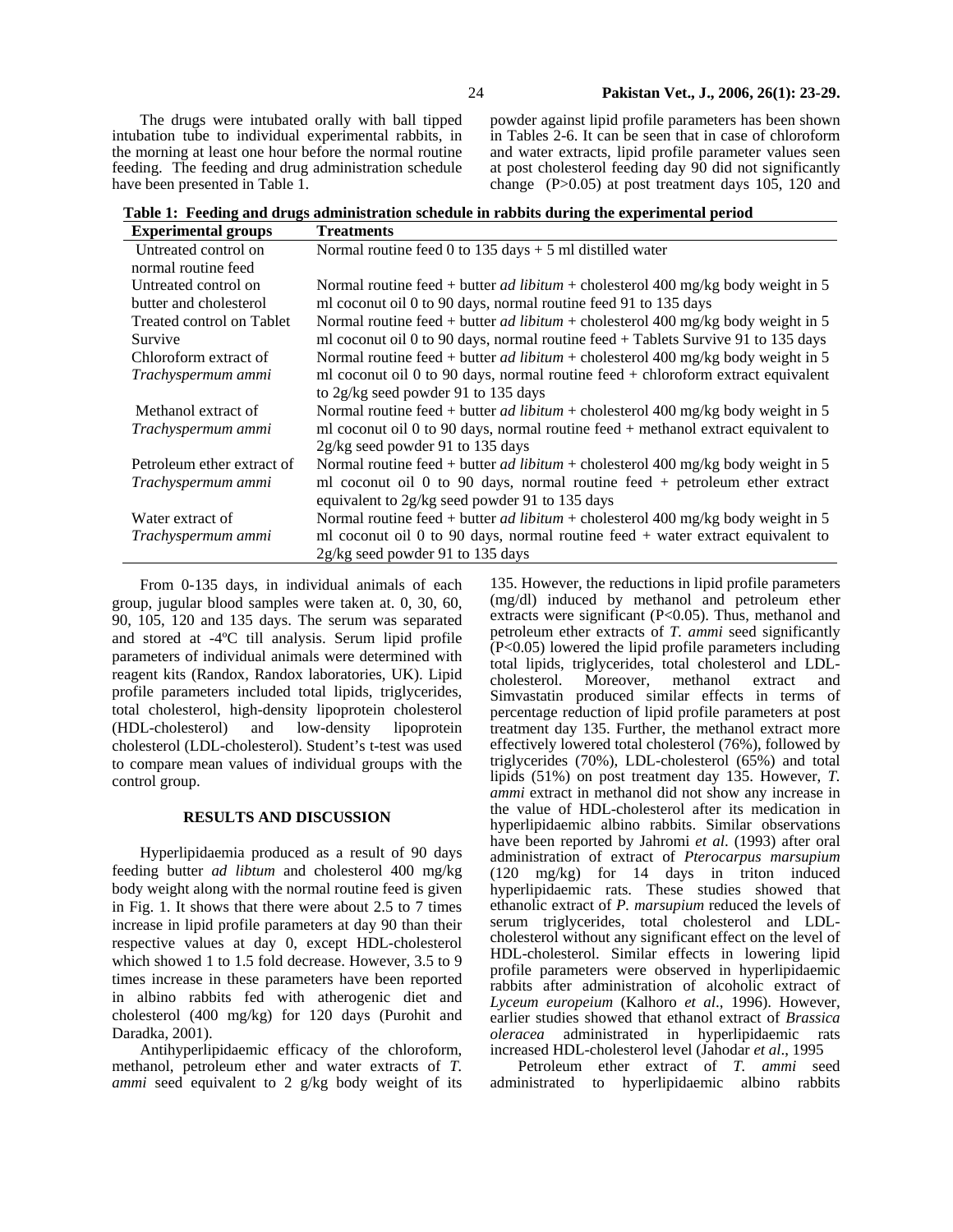

**■Total lipids ■Triglycerides ■Total cholesterol ■LDL-cholesterol ■HDL-cholesterol** 

**Fig. 1: Mean (± SE) concentrations of serum lipid profile parameters in rabbits fed with butter** *ad libitum*  **and cholesterol 400 mg/kg body weight.** 

significantly (P<0.05) decreased serum levels of total lipids, triglycerides, total cholesterol and LDLcholesterol. At the same time, it significantly increased serum HDL-cholesterol level. On post treatment day 135, the percentage reduction of the lipid profile induced by petroleum ether extract and Simvastatin was similar (P>0.05). It can also be seen that amongst the lipid profile parameters, petroleum ether reduced more effectively the level of cholesterol (76%), followed by triglycerides and LDL-cholesterol (70% each) and total lipid (52%). These effects are almost similar to those produced by the methanol extract. Moreover, it is evident that the petroleum ether increased the level of HDL-Cholesterol (42%), while this effect was nonsignificant (P>0.05) in case of methanol extract. However, petroleum ether extract of *Lyceum europium* when administered in hyperlipidaemic rabbits did not produce any significant change in plasma lipid profile parameters (Kalhoro *et al*., 1996). On the other hand, administration of petroleum ether extract of *Allium sativum* and *Allium cepa* in albino rats significantly prevented rise in serum cholesterol and serum triglyceride levels, caused by atherogenic diet (Lata *et al*., 1991).

Methanol and petroleum ether extracts and Simvastatin induced reductions in lipid profile parameters as 51, 52 and 60% in total lipids, 70, 70 and 73% in triglycerides, 76, 78 and 83% in total cholesterol and 65, 70 and 74% in LDL-cholesterol

(Fig. 2). HDL-cholesterol did not increase after the methanol extract administration. However, petroleum ether extract and Simvastatin increased HDL-cholesterol levels by 42 and 57%, respectively.

These results suggest that methanol and petroleum ether extracts of *T. ammi* seed equivalent to its 2 g/kg body weight powder and Simvastatin 0.6 mg/kg body weight were equally effective in treating hyperlipidaemia in albino rabbits. Petroleum ether appears to be more potent on the basis of increasing the level of HDLcholesterol and decreasing the LDL-cholesterol more effectively (70%) than methanol extract (65%). There is an inverse relationship between plasma HDL-cholesterol level and coronary heart disease (Jahromi *et al*., 1993). Moreover, apo-B-containing lipoprotein fractions are thought to be responsible for cholesterol deposition in atherosclerotic plaques (Choi *et al*., 1991). So, an increase in HDL-cholesterol and a reduction in LDLcholesterol would be advantageous clinically. The potency of petroleum ether lies also in its ability to reduce atherogenic index (total cholesterol/HDLcholesterol) more effectively (23.2 to 2.5) than that reduced by methanol extract (22.9 to 4.6) from post cholesterol feeding day 90 to after treatment day 135. However, during this period, Simvastatin reduced this ratio from 23.6 to 2.5. Further comprehensive chemical and pharmacological investigations are suggested to elucidate the exact mechanism of these effects and to isolate the active principles responsible for these effects.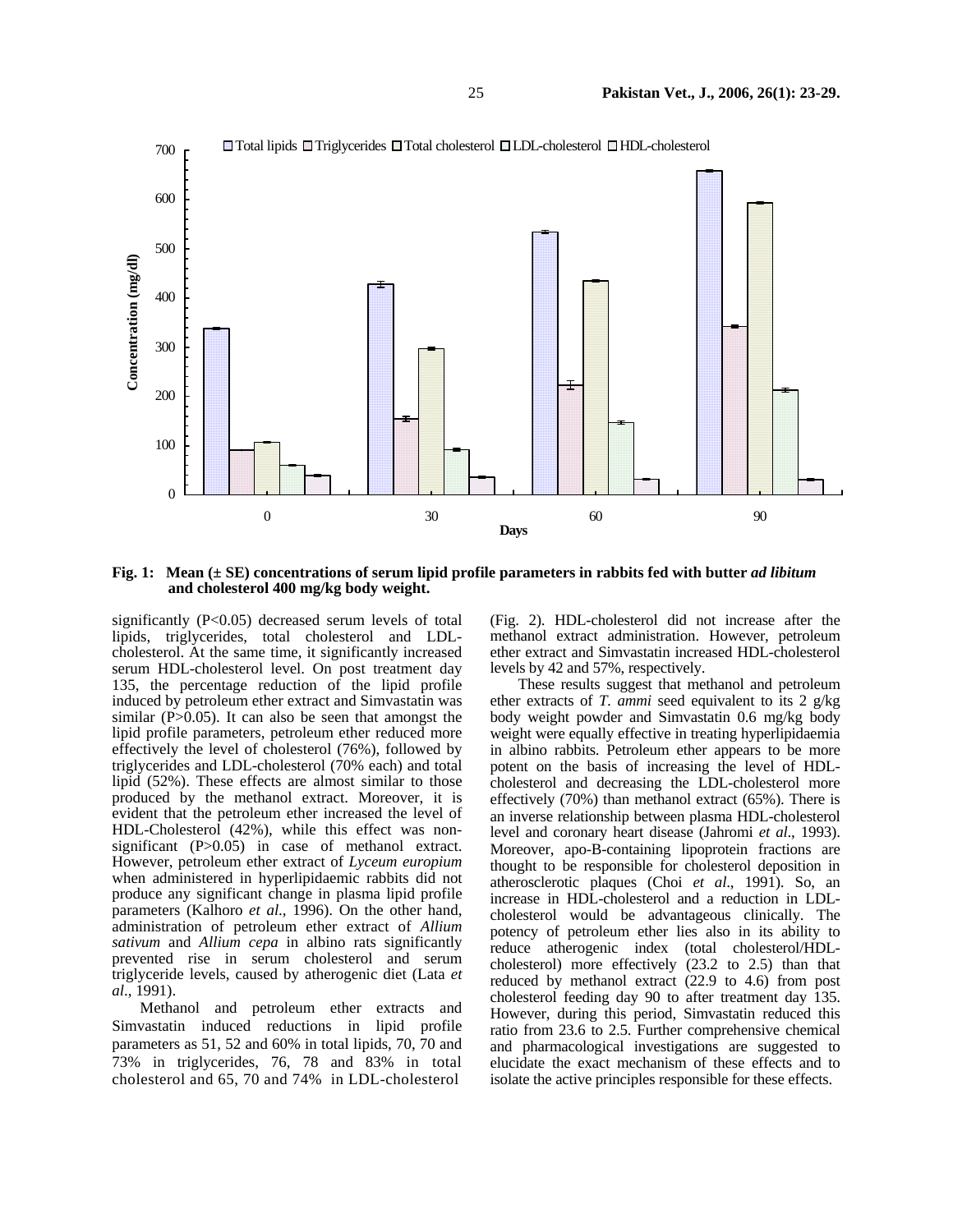

- **Fig. 2: Comparative antihyperlipidaemic efficacy of** *T. ammi* **extracts in methanol and petroleum ether equivalent to 2 g/kg body weight of its powder, and Simvastatin 0.6 mg/kg body weight in albino rabbits.**
- **Table 2: Mean (± SE) values of total lipids (mg/dl) and their percentage reductions in the serum of hyperlipidaemic rabbits (n=6) after treatment with** *ammi* **extracts in chloroform, methanol, petroleum ether and water and Simvastatin**

| <b>Medication</b>         | Dosage (oral)                     | Post<br>cholesterol<br>feeding<br>day 90 | Post treatment days |           |             | Percentage reduction on<br>post treatment days |        |                 |
|---------------------------|-----------------------------------|------------------------------------------|---------------------|-----------|-------------|------------------------------------------------|--------|-----------------|
|                           |                                   |                                          | 105                 | 120       | 135         | 105                                            | 120    | 135             |
| Untreated control on      |                                   | 338                                      | 342                 | 342       | 334         |                                                |        |                 |
| normal routine feed       |                                   | $\pm 2.01$                               | ± 1.43              | ± 1.34    | ± 1.25      |                                                |        |                 |
| Untreated control on      | $400 \frac{\text{mg}}{\text{kg}}$ | 704                                      | 652                 | 633       | 615         |                                                |        |                 |
| butter and cholesterol    |                                   | ±1.93                                    | ± 1.47              | ±1.38     | ± 1.24      |                                                |        |                 |
| Treated control on        | $0.6 \,\mathrm{mg/kg}$            | 713                                      | 302                 | 292       | 288         | 58                                             | 59     | 60              |
| Simvastatin               |                                   | ±1.99                                    | $± 1.33*$           | $± 1.23*$ | $± 1.00*$   | ± 4.61                                         | ± 5.36 | ± 5.97          |
| Trachyspermum ammi        | Equivalent to 2.0                 | 698                                      | 621                 | 551       | 502         | 11                                             | 21     | 28              |
| extract in chloroform     | g/kg of powder                    | $\pm 1.39$                               | $\pm 1.21$          | ± 1.16    | $\pm 1.10$  | $\pm 3.01$                                     | ± 4.11 | ±4.91           |
| <i>T. ammi</i> extract in | Equivalent to 2.0                 | 732                                      | 534                 | 401       | 360         | 27                                             | 45     | 51              |
| methanol                  | g/kg of powder                    | ±1.96                                    | $± 1.67*$           | $± 1.34*$ | $± 1.07*$   | ± 5.14                                         | ± 6.09 | $\pm 7.12^{NS}$ |
| <i>T. ammi</i> extract in | Equivalent to 2.0                 | 703                                      | 503                 | 393       | 335         | 28                                             | 44     | 52              |
| petroleum ether           | g/kg of powder                    | ± 1.48                                   | $± 1.26*$           | $± 1.14*$ | $\pm 1.01*$ | $+2.58$                                        | ± 3.41 | $\pm 4.67^{NS}$ |
| <i>T. ammi</i> extract in | Equivalent to 2.0                 | 721                                      | 679                 | 630       | 591         | 6                                              | 13     | 18              |
| water                     | g/kg of powder                    | $\pm 2.01$                               | ± 1.74              | ± 1.51    | $\pm 1.30$  | ± 3.64                                         | ± 4.70 | ± 5.31          |

n = Number of animals in each group,

 $*$  = significantly less (P≤0.05) than the pretreatment value at 90 days,

NS = Non-significantly (P>0.05) different from respective value obtained with Tablet Survive (Simvastatin).